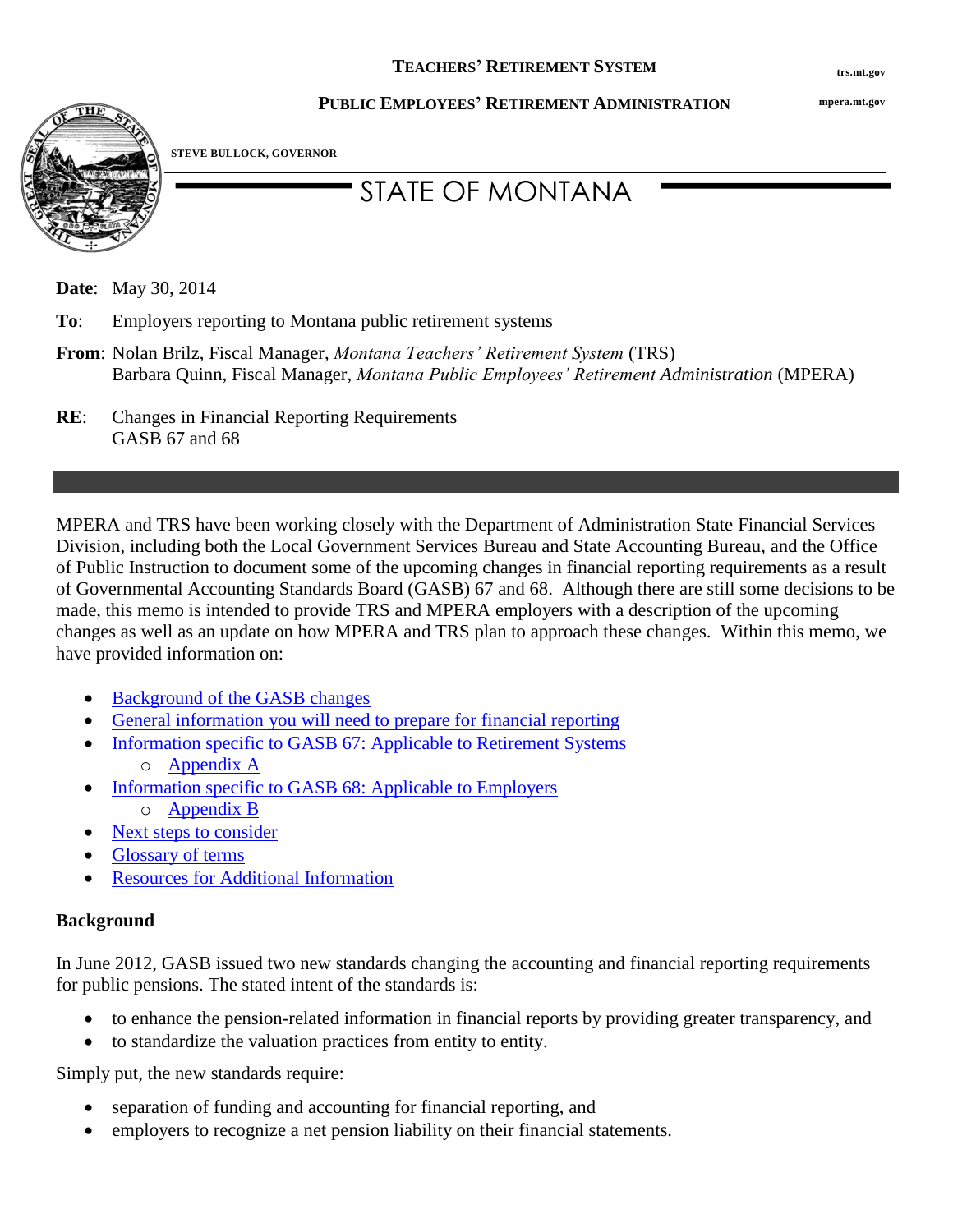These are new accounting and financial standards for reporting purposes, and will not impact the current employer contribution requirements.

From the GASB perspective, pension benefits are a component of the compensation package and employment relationship between the employer and employee. Therefore, to the extent the pension system is not 100% funded, under the new standards, employers will be required to report a liability for the unfunded portion of the pension benefits earned by employees.

Under Montana law, the employer contributions are statutorily required. While GASB will be requiring employers to present this new unfunded liability on their financial statements along with additional disclosures; the employer's responsibility to pay employer contributions will remain the same per statute.

Please understand that the Montana public pensions systems did not create these standards and we are all required to adhere to the new standards.

*GASB Statement No. 67* revises existing guidance for the financial reports of most pension systems for state and local governments – **MPERA and TRS**. Statement No. 67 will take effect for pension systems in fiscal years beginning after June 15, 2013 (that is, for years ended June 30, 2014 or later).

*GASB Statement No. 68* revises and establishes new financial reporting requirements for most state and local governments that provide their employees with pension benefits – **MPERA Employers and TRS Employers**. Statement No.68 will take effect for governments in fiscal years beginning after June 15, 2014 (that is, for years ended June 30, 2015 or later).

#### <span id="page-1-0"></span>General Information

# **Actuarial Assumptions**

MPERA and TRS each contracts with a separate, independent actuarial firm to perform annual valuations of the pension systems. In addition, each pension periodically requests their actuary to perform an experience study which includes an examination of the demographic traits of the systems population and a study of the economic factors that impact the systems. Based on the annual valuations and experience studies, the actuary recommends appropriate assumptions for funding.

We are already aware that there will be some assumption changes in FY 2014 due to GASB 67.

For MPERA, two new assumptions will be added beginning with the FY 2014 valuation

1. administrative expense of the systems will be a component of normal cost (not investment expense) to comply with GASB 67 paragraph 44, and

2. adopting the Bond Buyer GO 20-Year Bond Municipal Bond Index to use if a blended rate is necessary. You can find the MPERA demographic and economic assumptions in Appendix B of each system's valuation on their website at

<http://mpera.mt.gov/actuarialvaluations.shtml>

The TRS actuary is currently conducting an experience study and the TRS Board will adopt any new or amended assumptions prior to the FY 2014 valuation. You can find the TRS demographic and economic assumptions in Appendix A of the TRS valuation on their website at:

<http://trs.mt.gov/Board/ActuarialValuations/ActuarialValuations.asp> (*through April 30, 2014*)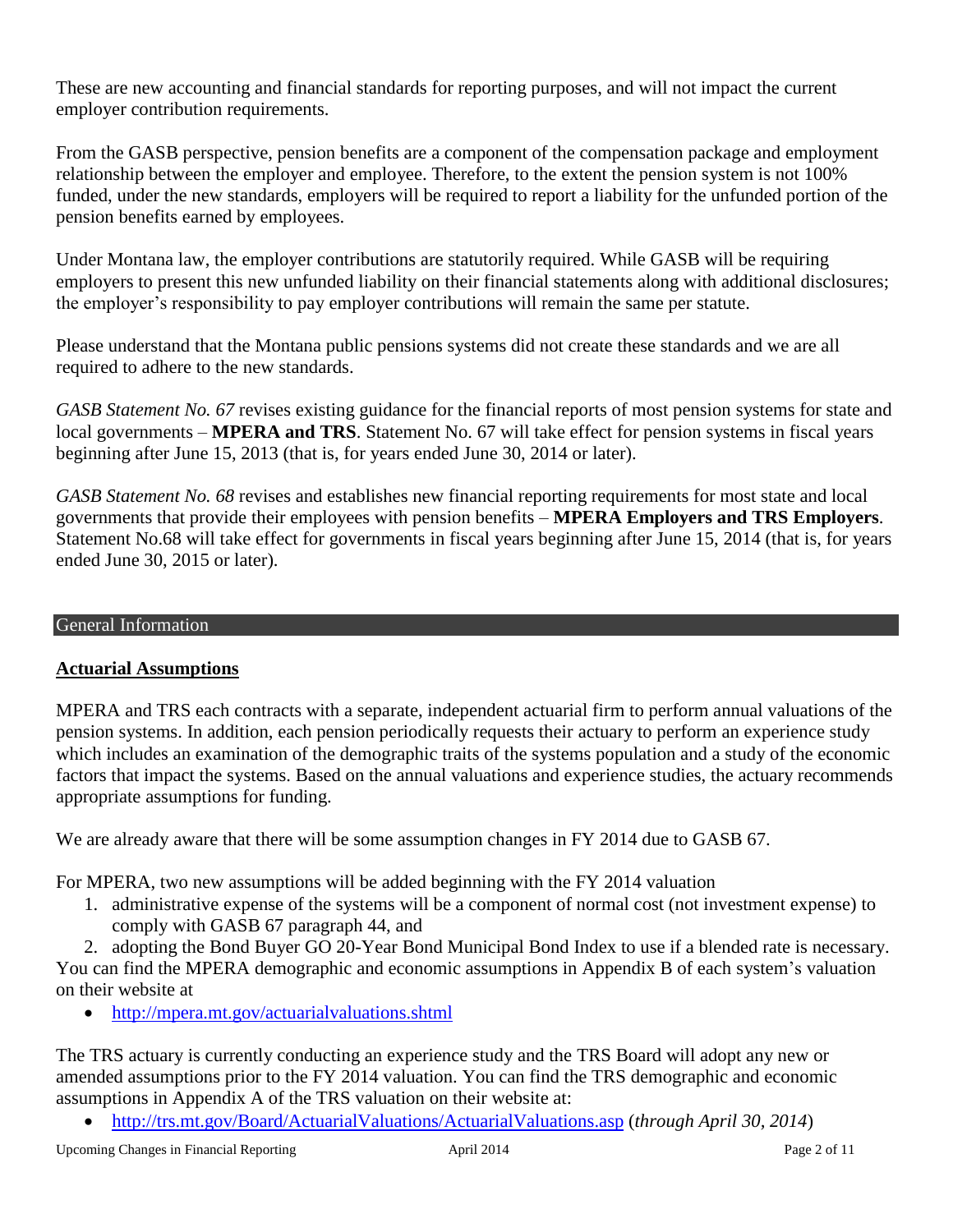- http://trs.mt.gov Click on TRS Annual Reports under Popular Links in the right hand menu.
	- o (*beginning May 19, 2014*).

# **Census Data**

Census data consists of demographic data, including wages and contributions, submitted to the retirement system by each employer. The retirement systems send account statements to their members on an annual basis to substantiate the accuracy of the member data. If members identify any changes, they contact the retirement system administrator to have the matter investigated and corrected, if appropriate. Although the retirement systems have these controls in place, the data submitted to the retirement system by the employers is the responsibility of the employer. This data is extracted by the retirement system administrator and forwarded to the actuary for the purpose of performing the annual valuation. The valuation is primarily focused on the data for active, vested, and retired members.

The retirement systems' auditors and the employers' auditors both have the responsibility of auditing census data. The retirement systems and the employers must inform and instruct their respective auditors regarding those procedures.

The Legislative Audit Division (LAD) will be conducting census data audits for FY 2014. LAD will select a sample of employers to perform on site reviews over controls and accuracy of data. Each employer selected for an onsite review will receive an audit engagement letter directly from LAD. Additional information regarding LAD's process for selection of employers and timing of onsite audits will be distributed by MPERA and TRS as it becomes available.

#### **Cost of Disclosures for Employers**

Many employers are wondering how the cost of the new GASB disclosures may impact their budgets.

MPERA and TRS are working with their actuaries to determine which schedules will be provided and what the preparation of those schedules will cost. MPERA and TRS will treat the costs from the actuary as administrative expenses of the retirement systems and the employers will not incur direct costs as a result of the expense incurred in preparing the disclosures.

Employers will be responsible for any additional costs if they choose to utilize a methodology for determining the liability and preparation of disclosures other than that provided by the retirement systems.

#### **Schedule of Employer Allocation**

The State administers *multiple-employer cost-sharing* pension systems and *single-employer* pension systems. Each employer shares a portion of the retirement system's unfunded liability; the portion of the unfunded liability to employers is referred to as a *Schedule of Employer Allocation*.

Employers will have to record their respective liability. Liabilities/Expense will be allocated based on the percentages calculated in the *Schedule of Employer Allocation*.

This proportion should represent the relationship of the individual employer to all other contributing entities of the retirement system at the measurement date. The proportion should also be consistent with the manner in which contributions to the pension system are determined.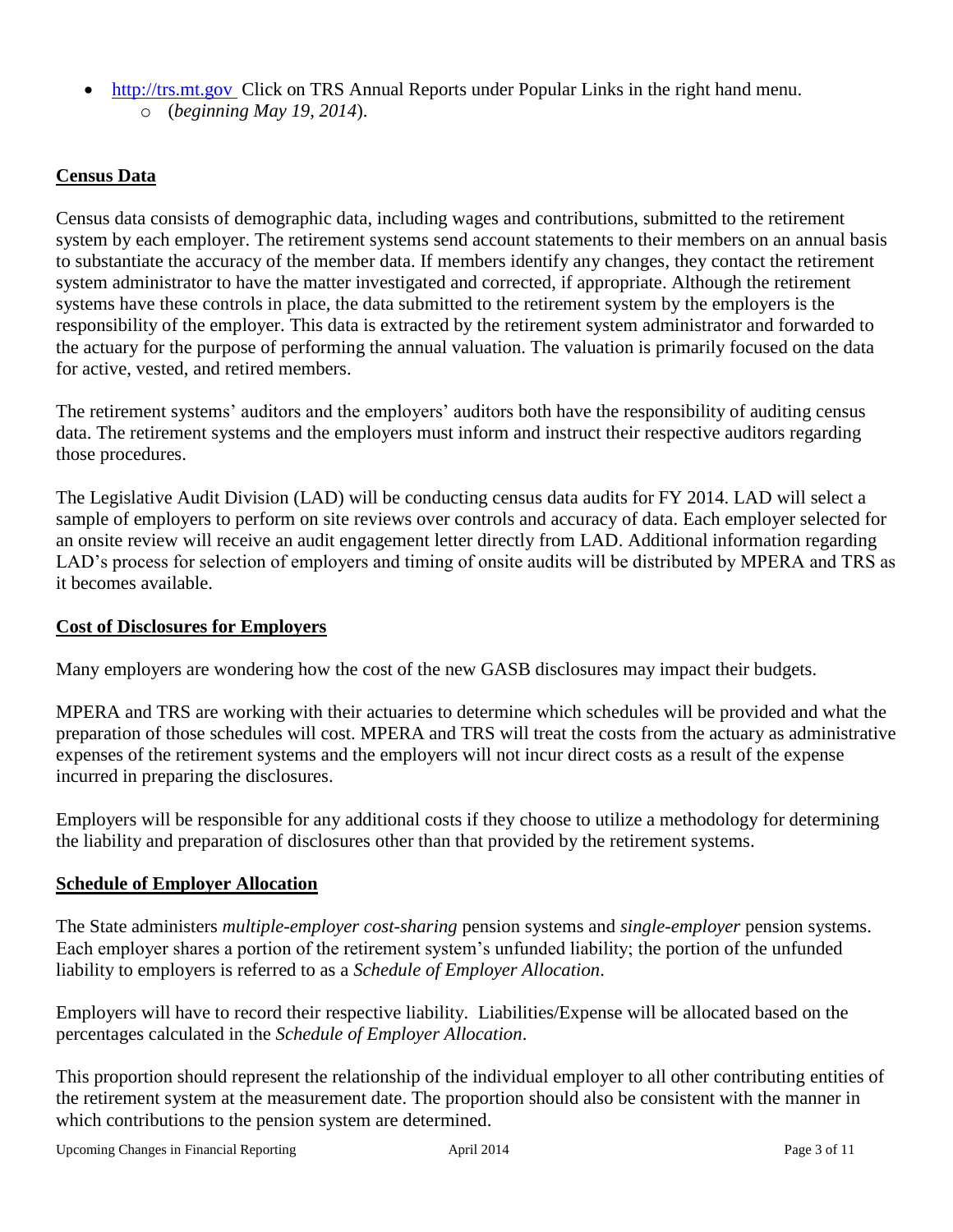Although GASB 68 does not specify who is responsible for this determination of the employer allocation, the pension system is in the best position to make this determination because they have access to the necessary system data. GASB 68 allows for allocations to be determined based on historical measures such as actual contributions or covered payroll as of the measurement date. MPERA and TRS anticipate using covered payroll or actual contributions as the allocation methodology for determining each employer's allocation percentage. This methodology will also account for non-employer contributions (e.g. special funding situations and State of Montana statutory contributions).

# **Timing of Schedules and Information for Disclosures**

For GASB 68 purposes, the initial measurement date for the retirement systems will be June 30, 2014.

The retirement systems expect to have the GASB 68 employer schedules and disclosures available between January 2015 and March 2015. Employers will use these schedules and disclosures as of the measurement date for the fiscal year ending June 30, 2015.

For employers with fiscal year ends other than June 30<sup>th</sup>, different procedures will be used. Please contact the appropriate retirement administration if you have a FYE other than June  $30<sup>th</sup>$ .

# <span id="page-3-0"></span>GASB 67: Applicable to Retirement Plan Administrations

*GASB Statement No. 67* revises existing guidance for the financial reports of pension systems for state and local governments: **MPERA and TRS**. Statement 67 will take effect for pension systems in fiscal years beginning after June 15, 2013 (that is, for years ended June 30, 2014 or later).

# **GASB 67 Disclosures**

The new GASB standards introduce several major changes to pension system financial reporting which will require a significant amount of additional work to be performed by the actuaries of each system. GASB 67 requires additional footnote disclosures including target asset class and long term expected rate of return and sensitivity of the pension liability to the discount rate.

In addition, GASB 67 requires changes to the supplementary information including

- schedule of the employers' net pension liability
- schedule of changes in the employers' net pension liability
- schedule of employer contributions
- schedule of money-weighted investment return
- use of the entry age normal cost method

Net Pension Liability (formerly UAAL) is calculated using the market value of assets instead of the actuarial value. Actuaries will determine whether or not the retirement system should use the long term actuarial rate of return assumption or a blended earnings assumption.

Given the materials required and the timing of the information, we expect our actuaries to issue a completely separate report to meet the GASB 67 reporting requirements. A detailed description of the additional calculations and schedules that are anticipated to be provided by the actuaries for GASB 67 can be viewed in [Appendix A.](#page-6-0)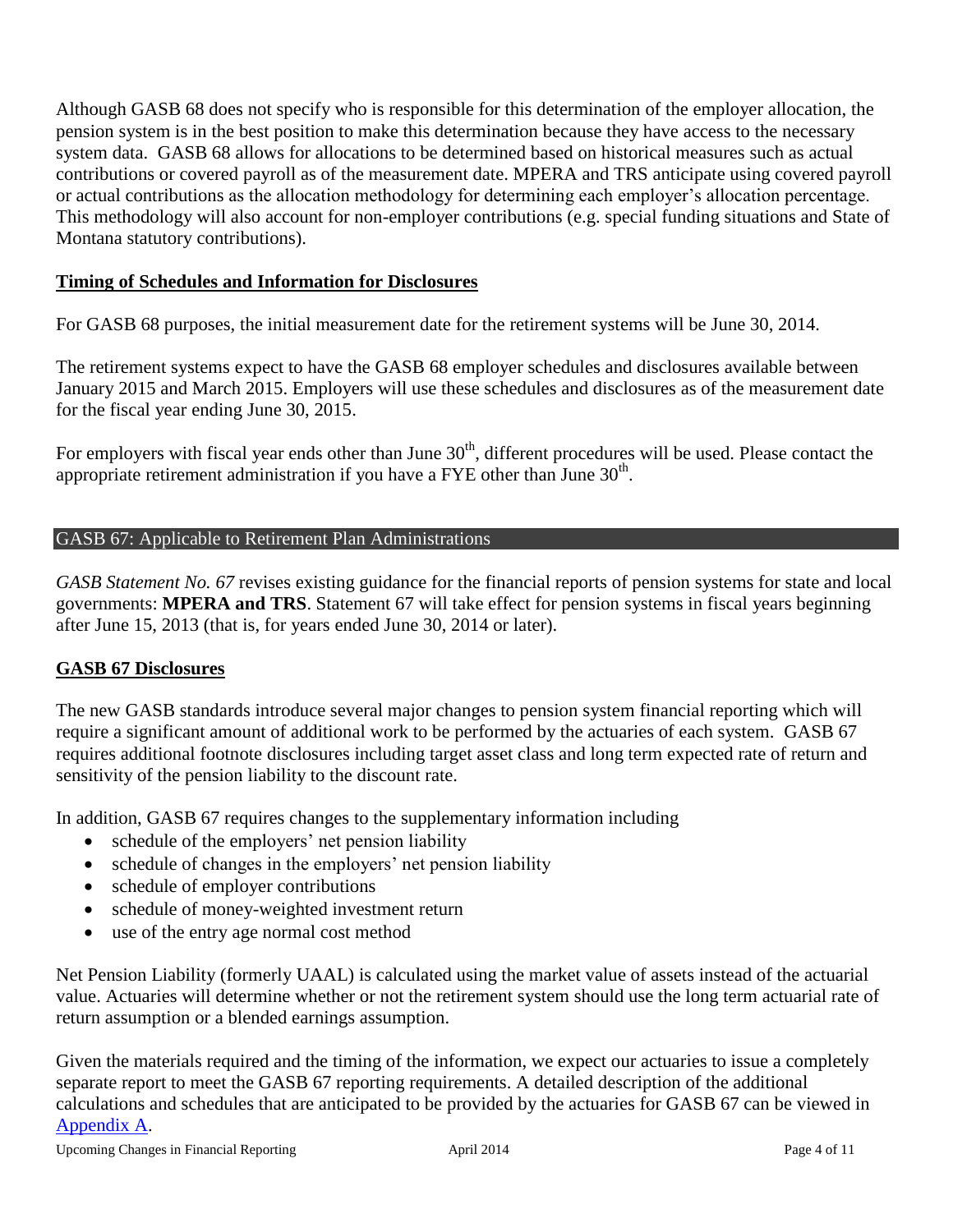#### <span id="page-4-0"></span>GASB 68: Applicable to Employers

*GASB Statement No. 68* revises and establishes new financial reporting requirements of state and local governments that provide their employees with pension benefits – **MPERA Employers and TRS Employers**. Statement 68 will take effect for governments in fiscal years beginning after June 15, 2014 (that is, for years ended June 30, 2015 or later).

#### **GASB 68 Disclosures**

For the first time, employers will

- record a liability on their balance sheets for their proportionate share for the cost-sharing system's collective Net Pension Liability (NPL) rather than disclosing information less prominently in the notes of the financial statements.
- be required to recognize a liability as employees earn their pension benefits.
- make significant changes to pension footnote disclosures.

GASB 68 will require the retirement systems' actuaries to perform individual calculations for every employer participating in the system in order to provide the information necessary for the employer expanded footnote disclosures. A detailed description of the additional calculations and schedules that are anticipated to be provided by the actuary for each employer can be viewed in [Appendix B.](#page-8-0)

#### <span id="page-4-1"></span>Next Steps

TRS and MPERA will continue to keep Employers informed over the next months. We recommend that you:

- Review information available on the retirement system websites
- Read all information sent to you from the retirement systems
- Visit the GASB website for tutorials and other information
- Discuss with your Board or other governing bodies

#### <span id="page-4-2"></span>**Glossary**

- **Measurement date**: date as of which the net pension liability is determined
- **Reporting date**: system's and/or employer's fiscal year-ending date
- **Unfunded Actuarial Accrued Liability (UAAL)**: the difference between accrued liabilities and the value of assets accumulated to finance an obligation.
- Net Pension Liability (NPL): the liability of employers and nonemployer contributing entities to plan members for benefits provided through a defined benefit pension plan.
- **Valuation Date**: date as of which the actuarial valuation is performed

#### <span id="page-4-3"></span>Resources for Additional Information

406-444-3679 406-444-5457 406-444-3193

Montana Teachers' Retirement System Montana Public Employee Retirement Administration Nolan Brilz Barbara Quinn or Diann Levandowski

Upcoming Changes in Financial Reporting April 2014 April 2014 Page 5 of 11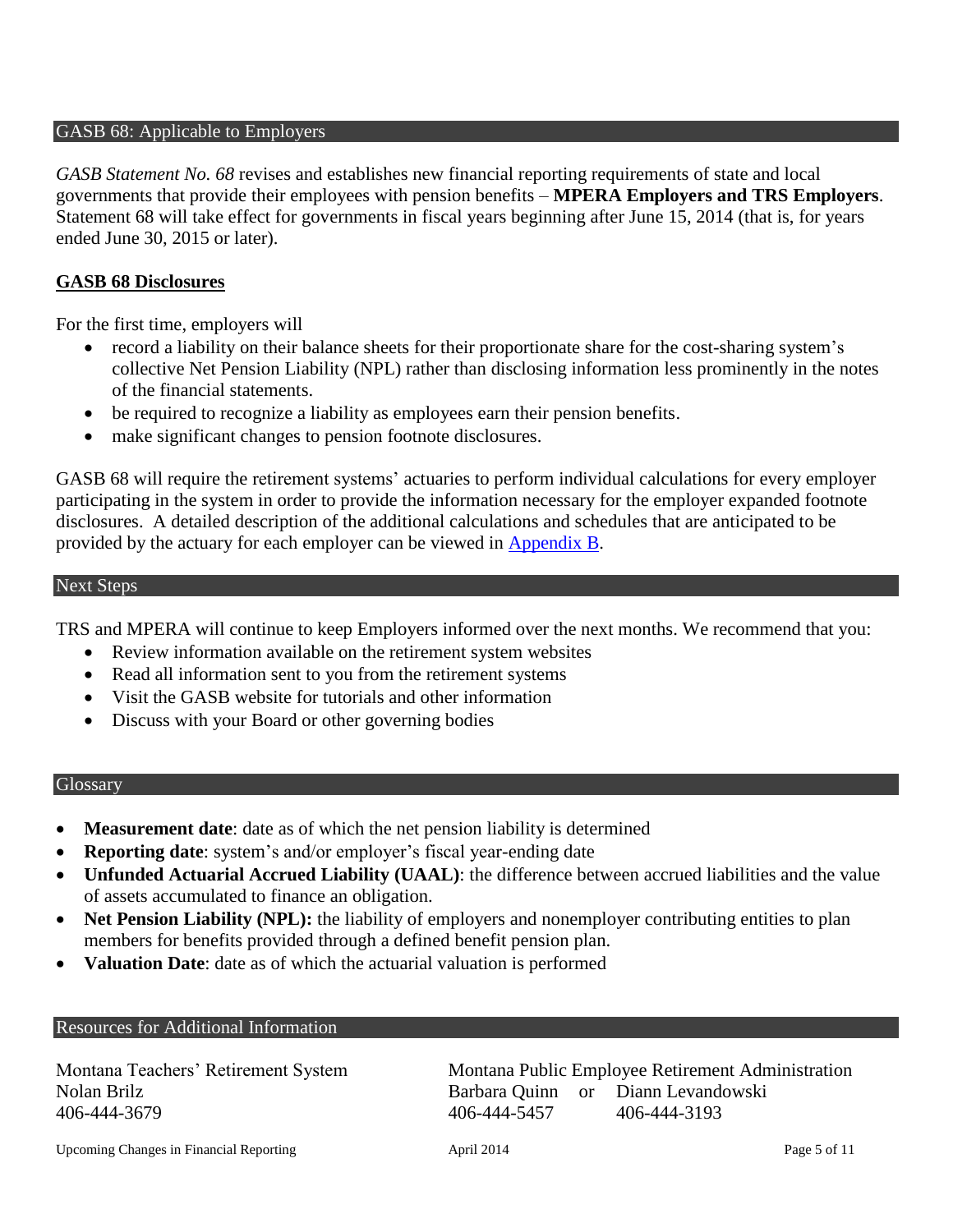| 1-866-600-4045 (Toll Free)                                     | 1-877-275-7372 (Toll Free) |              |
|----------------------------------------------------------------|----------------------------|--------------|
| trswebadmin@mt.gov                                             | mpera@mt.gov               |              |
|                                                                |                            |              |
| Department of Administration: State Accounting Bureau          |                            | 406-444-3092 |
| Department of Administration: Local Government Services Bureau |                            | 406-444-2511 |
| Office of Public Instruction                                   |                            | 406-444-3095 |
| Legislative Audit Division                                     |                            | 406-444-3122 |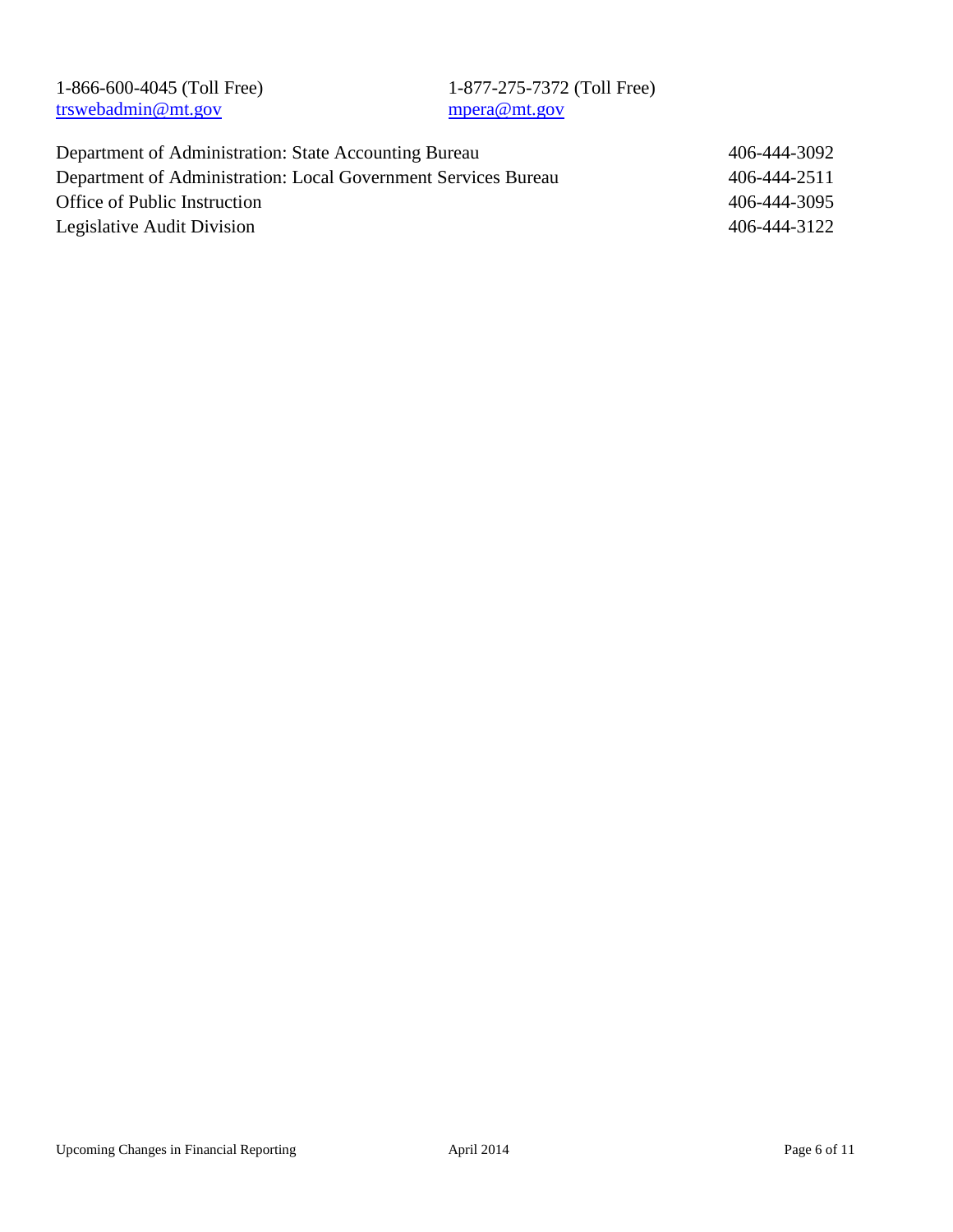# <span id="page-6-0"></span>**Appendix A: GASB 67 Plan Reporting**

GASB 67

- Effective FYE June 30, 2014
- Primarily will impact the pension systems
- Retirement System auditors and Employer auditors will be impacted in regard to Census data verification
- Liability calculated using entry age normal actuarial cost method
- Fair Market Value (FMV) of net system assets based on investment return assumptions if assets sufficient and at lower rate when not

#### **Financial Statements**

- 1. Statement of Fiduciary Net Position (provided by plan actuary)
	- a. Assets, such as cash and cash equivalents, receivables from employers and system members, investments (measured at fair value), and equipment and other assets used in pension system operations
	- b. Deferred outflows of resources
	- c. Liabilities, such as benefit payments due to system members
	- d. Deferred inflows of resources
	- e. Fiduciary net position, which equals assets, plus deferred outflows of resources, minus liabilities, minus deferred inflows of resources.
- 2. Statement of Changes in Fiduciary Net Position (provided by plan actuary)
	- a. Additions, such as contributions from employers, non-employer contributing entities, system members, and net investment income
	- b. Deductions, such as benefit payments and administrative expense
	- c. Net increase (decrease) in fiduciary net position, which equals the difference between additions and deductions

#### **Notes to Financial Statements:**

- 1. System Description (System Identification, number of employers, board composition, contribution requirements etc.) (provided by the plan)
- 2. Pension System Investments (Investment Polices, methods of determining Fair Value of Investments, Identification of Investments, Annual Money-Weighted Return on Investments) (provided by the BOI)
- 3. Receivables (any long term contracts for contributions to the system) (provided by the plan)
- 4. Allocated insurance contracts excluded from pension system assets (provided by the plan)
- 5. Reserves (provided by the plan)
- 6. Deferred retirement option program balances (provided by the plan)
- 7. Components of Liability (Total Pension Liability, System's Fiduciary Net Position, The Net Pension Liability, Fiduciary Net Position as a Percentage of Total Pension Liability) (provided by the plan actuary)
- 8. Significant assumptions used to measure Total Pension Liability (inflation, salary changes, mortality assumptions (provided by the plan actuary)
- 9. Discount rate assumptions and calculation (provided by the plan actuary)
	- a. Discount rate applied and any changes in the rate
	- b. Projected cash flow assumptions
	- c. Long-Term Expected Rate description of how it was determined
	- d. If Blended Rate –Municipal Rate used and source of that rate
	- e. Periods of projected benefit payments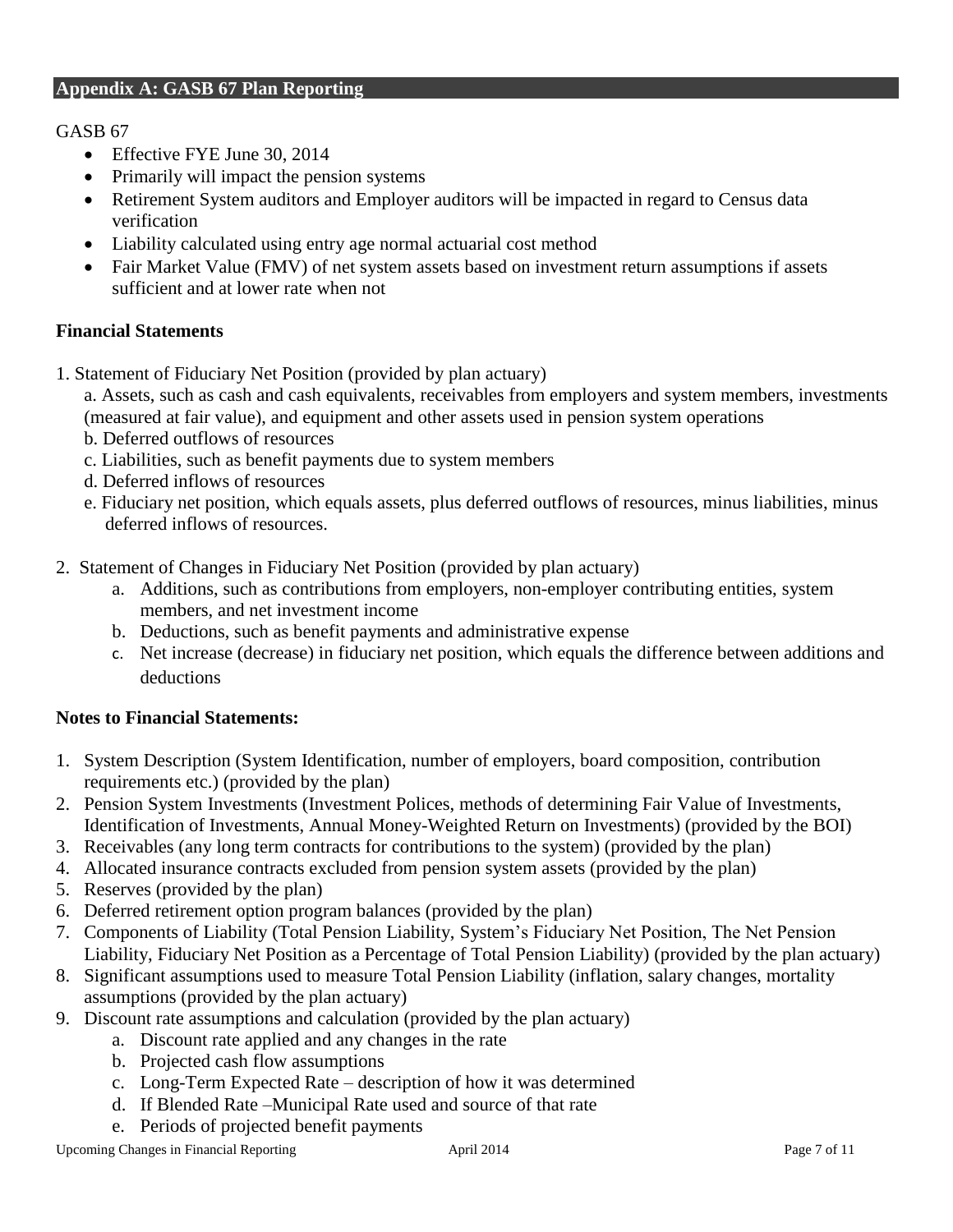- f. Assumed asset allocation of the portfolio
- g. Sensitivity of the Pension Liability to discount rate (NPL with 1% higher rate & 1% lower rate)

## **Required Supplementary Information:**

# **Prospective 10 Year Schedule of Changes in the Net Pension Liability (provided by the plan actuary**)

- 1. Service Cost
- 2. Interest on the TPL
- 3. Changes in benefit terms
- 4. Differences between expected and actual experience in the measurement of TPL
- 5. Changes in assumptions
- 6. Contributions from employers
- 7. Contributions from non-employer contributing entities
- 8. Contributions from system members
- 9. Net investment income
- 10. Benefit payments
- 11. Administrative expenses
- 12. Other changes, if individually significant

# **Prospective 10 Year Schedule of the following for each year (provided by the plan actuary)**

- 1. Total pension liability
- 2. Fiduciary net position
- 3. Net pension liability
- 4. Fiduciary net position as a percentage of TPL
- 5. Covered employee payroll
- 6. Net pension liability as a percentage of covered employee payroll

#### **Historical 10 Year Schedule of Actuarially Determined Contributions (provided by the plan actuary)**

- 1. Actuarially determined contributions of employers or non-employer contributing entities
- 2. For cost-sharing pension plans, contractually required contribution of employers or non-employer contributing entities if different than (1)
- 3. Amount of contributions recognized during the fiscal year by the System in relation to the actuarially determined contribution in (1)
- 4. Difference between the actuarially determined contribution in (1) and the amount of contributions recognized by the System in relation to the actuarially determined contribution in (3)
- 5. Covered employee payroll
- 6. Amounts of contributions recognized by the System in relation to the actuarially determined contribution in (3) as a percentage of covered employee payroll in (5). (MPERA &TRS information provided by Actuary)

#### **Historical 10 Year Schedule of Annual Money Weighted Rate of Return on Investments (provided by the BOI**)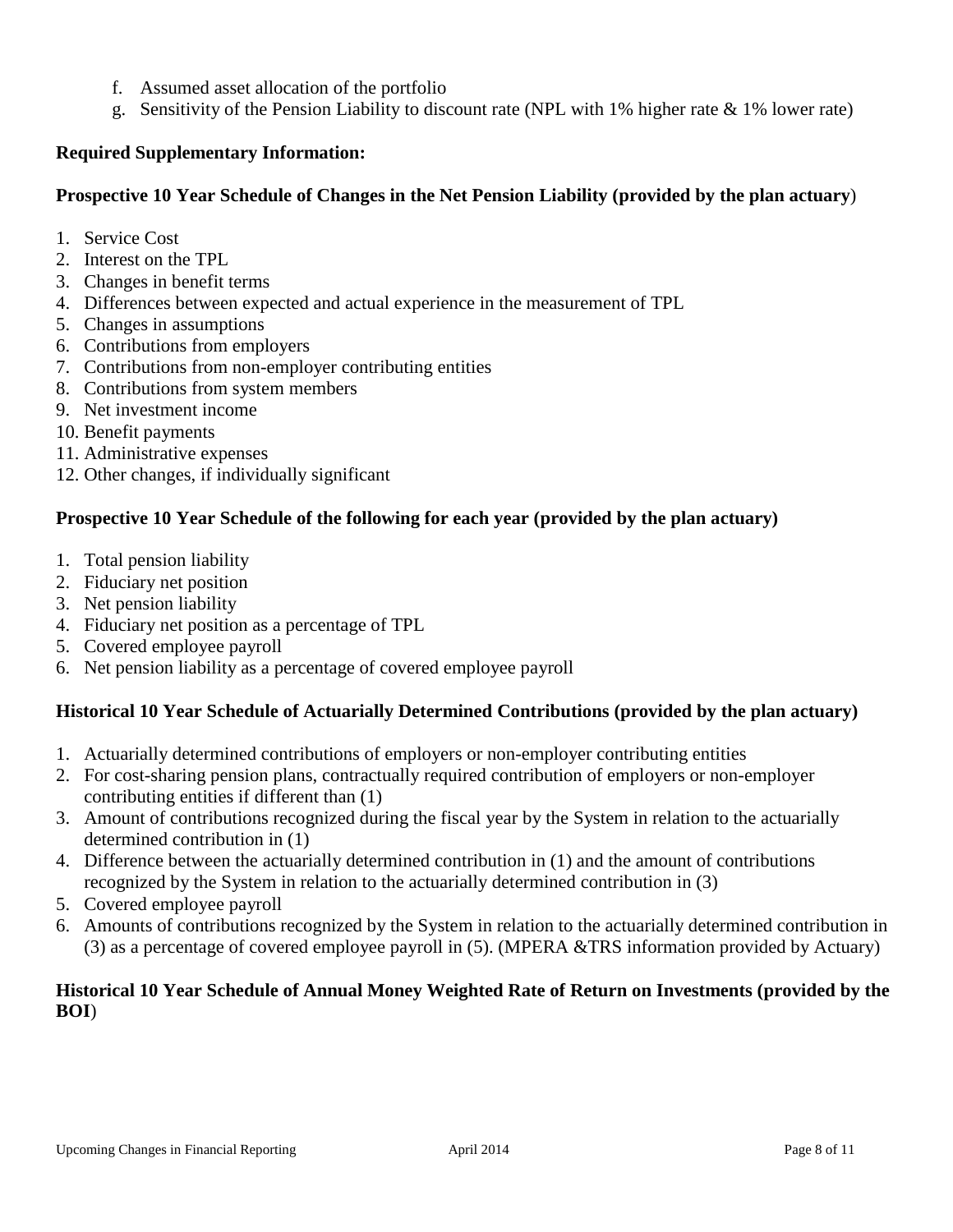# <span id="page-8-0"></span>GASB 68

- 1. Effective FYE June 30, 2015
- 2. Will impact state agencies, the university system, other State component units, local governments, school districts, and community colleges
- 3. Per state statute, agencies, the university system, other State component units and all local governmental entities, and political subdivisions must follow GAAP. Thus, they must implement GASB 68, there is not a choice
- 4. Employers will report their respective share of liability on financial statements
- 5. Employers will report deferral amounts on their statements based on the measurement date selected
- 6. Note disclosures will be impacted
- 7. Amortization period will be shorter than current 30 years
- 8. Funding is not the same as reporting and thus policy makers will still be responsible for understanding and determining the funding levels/methods

#### **Impacts on Employers:**

- 1. Employer contributions are as set in statute and determined by the legislature; the GASB standards do not directly affect the contribution rates
- 2. Liability/deferral recorded on financial statements based on information received from systems
- 3. Note disclosures will be changed
- 4. Involvement of management / auditors in regard to verification of Census data
- 5. Coordination of audit work with employer auditor and LAD
- 6. Entity debt covenants should be reviewed for potential impacts
- 7. Pension expense will be more volatile and will not be same as amount remitted to systems

#### **Net Pension Liability (NPL)**

- 1. Net pension liability (NPL) = total pension liability (TPL) minus fiduciary net position (MV of assets)
- 2. Must be calculated as of the pension system's fiscal year-end, or employers to recognize a net pension liability at a date no earlier than the end of the employer's prior fiscal year-end
- 3. Significant differences need to be reflected in TPL and will be recorded as deferred inflows or deferred outflows
- 4. Employer contributions made to the pension system after the measurement date but prior to the employer's fiscal year-end should be recognized as deferred outflows of resources.

#### **Employers Measurement Date**

- 1. The initial measurement date will be June 30, 2014 for MPERA and TRS
- 2. Employers can use any date within 12 months of the measurement date when their fiscal year-end is not the same as the system's
- 3. Once a date is chosen, it must be applied consistently from year to year
- 4. Rather than creating an extremely compressed timeframe in which both the actuarial valuation and system financial statements need to be prepared and audited the retirement systems highly recommend that Employers' utilize the June 30, 2014 measurement date for the initial implementation of GASB 68 for the fiscal year ending June 30, 2015
- 5. Valuation of MPERA will be dated 6/30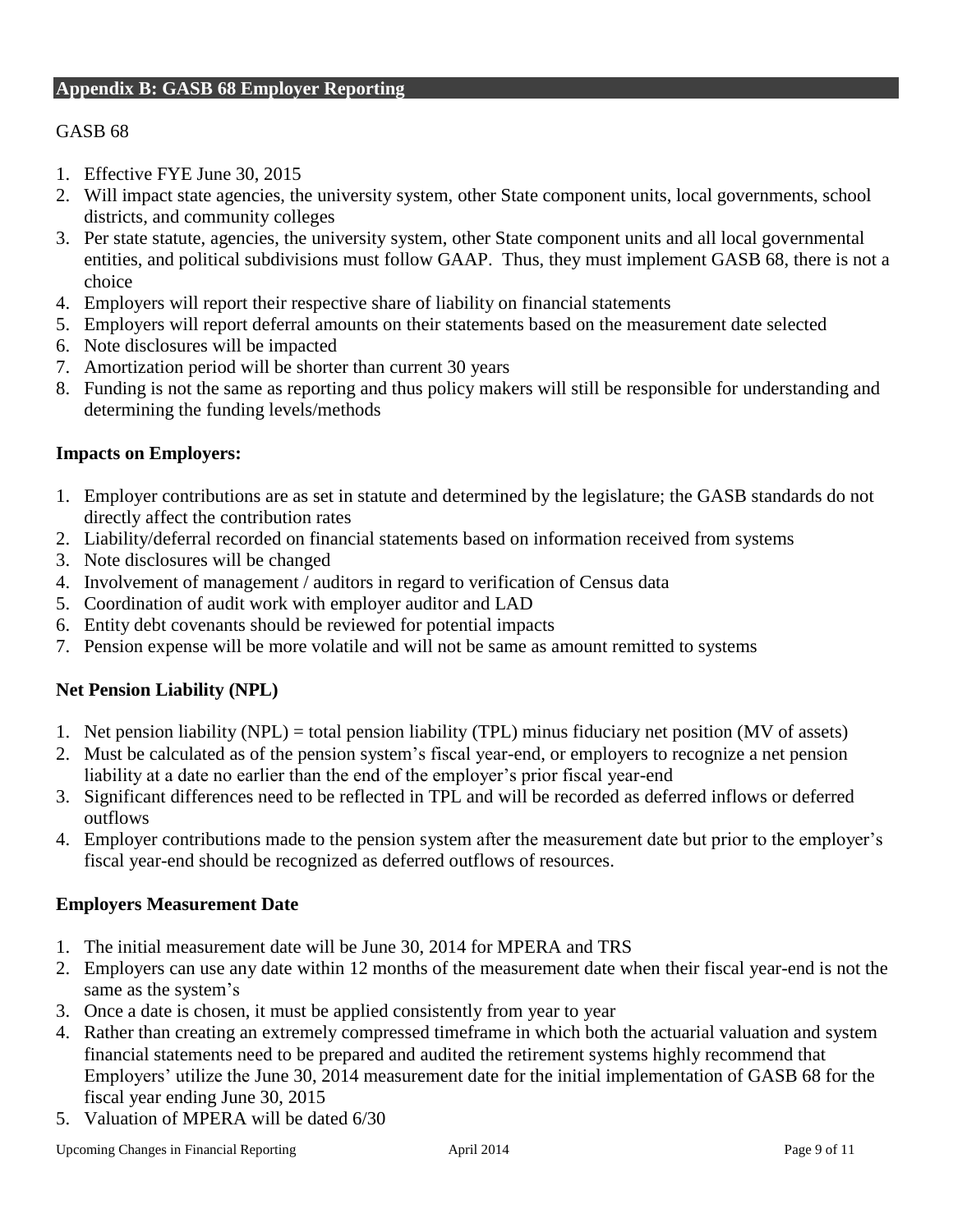# 6. Valuation of TRS will be dated 7/1

# **Financial Statements by System and Employer:**

- 1. Schedule of Employer Allocations (provided by the plan actuary)
	- a. Schedule of all employers in the cost sharing system
	- b. Schedule will be allocated by actual employer contributions, future projected contributions, or covered payroll
	- c. Schedule will provide employers allocation percentage used to calculate their Schedule of Employer Allocation of NPL
	- d. All Special Funding Situations need to be accounted for in the schedule
- 2. Schedule of Pension Amounts by Employer (provided by the plan actuary)
	- a. Net Pension Liability by employer
	- b. Individual employers' balances of deferred outflows of resources and deferred inflows of resources related to pensions, classified as follows:
		- i. Differences between expected and actual experience in the measurement of the total pension liability
		- ii. Changes in assumptions of other inputs
		- iii. Net difference between projected and actual earnings on pension system investments
		- iv. Changes in the employer's proportion and differences between the employer's contributions and the employer's Schedule of Employer Allocation of contributions.
		- v. The employer's contributions to the pension system subsequent to the measurement date of the net pension liability.
	- c. Pension Expense and Deferred Inflows and Outflows of Resources
		- i. Determine the pension expense for the year including a calculation of the portion of the change in NPL due to investment gain/loss, assumption and/or experience gain/loss to be recognized immediately
		- ii. Allocate remaining portion of the changes in the NPL not recognized immediately to deferred outflows and inflows of resources.
	- d. All Special Funding Situations need to be accounted for in the schedule

#### **Notes to Financial Statements by Employer:**

- 1. System Description (System Identification, number of employers, board composition, Contribution requirements etc.) (provided by the plan)
- 2. Significant assumptions used to measure Total Pension Liability (inflation, salary changes, mortality assumptions (provided by the plan actuary)
- 3. Discount rate assumptions and calculation (provided by the plan actuary)
	- a. Discount rate applied and any changes in the rate
	- b. Projected cash flow assumptions
	- c. Long-Term Expected Rate description of how it was determined
	- d. If Blended Rate –Municipal Rate used and source of that rate
	- e. Periods of projected benefit payments
	- f. Assumed asset allocation of the portfolio
	- g. Sensitivity of the Pension Liability to discount rate (NPL with 1% higher rate & 1% lower rate)